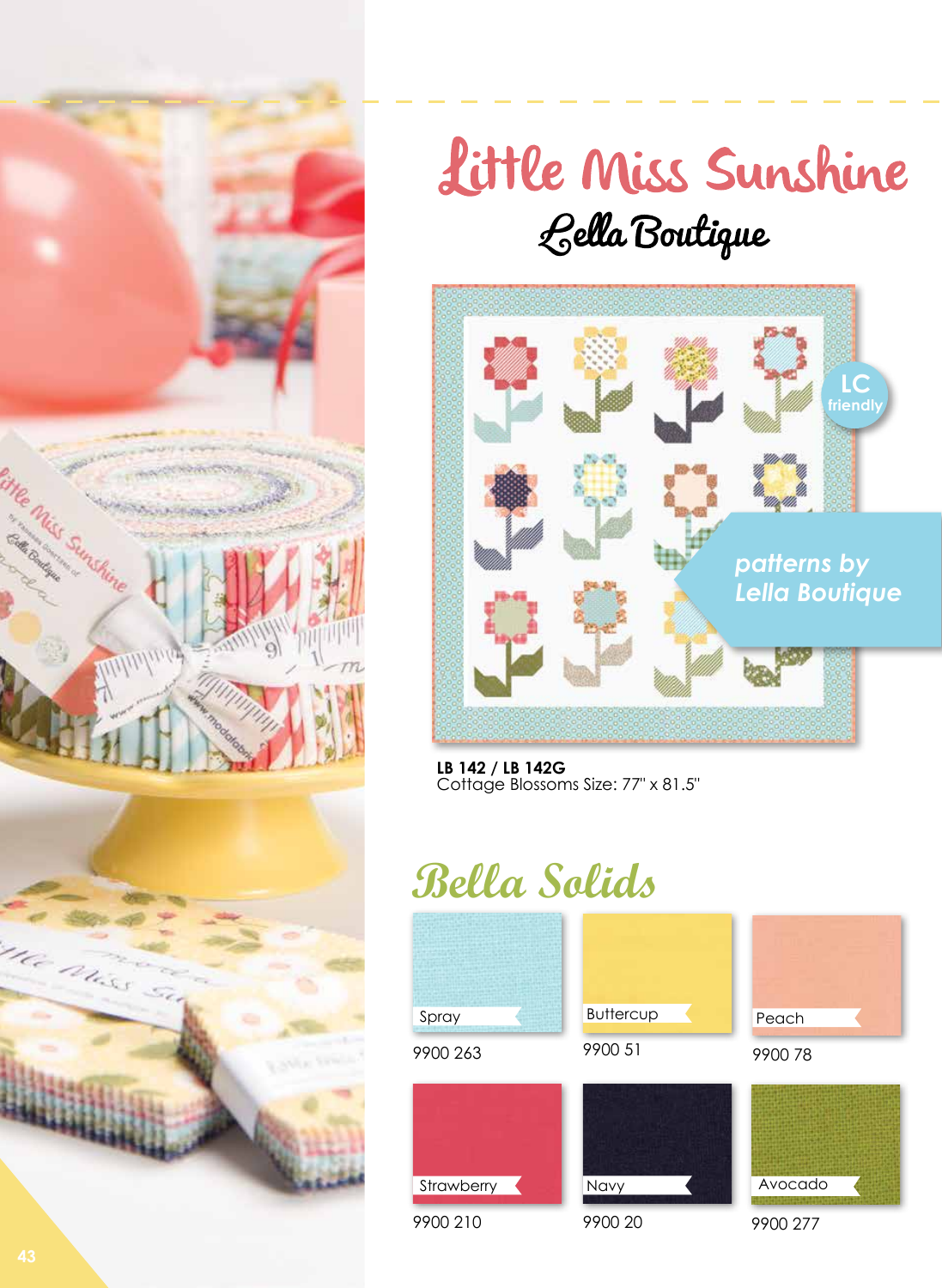## **modafabrics.com**







5027 12\*



5020 12\*



5021 12



5020 13\*



5024 13

 he finds bliss in the beauty of a quiet mountain meadow The finds bliss in the beauty of a quiet mountain meader dotted with daises. It's the perfect day for a picnic, so she brings a basket of homemade bread, peach jam, and wild strawberries. She spreads out a quilt beneath her favorite moss-covered tree and soaks in the sunbeams that break through the leafy canopy above.

But life isn't always a picnic – there are moments when the sun disappears behind the clouds and we are left to look for our own rays of sunshine. So many of us find joy in sewing pretty things like quilts, dresses, and decorations for our homes. It revives us like the warmth from the real sun. Little Miss Sunshine is a collection full of cheer and I hope it will bring all those images of happy times into your studio.

5023 11

**Buttercup** 





5025 23

Peach



5021 13\*



O oshe always looks on the bright side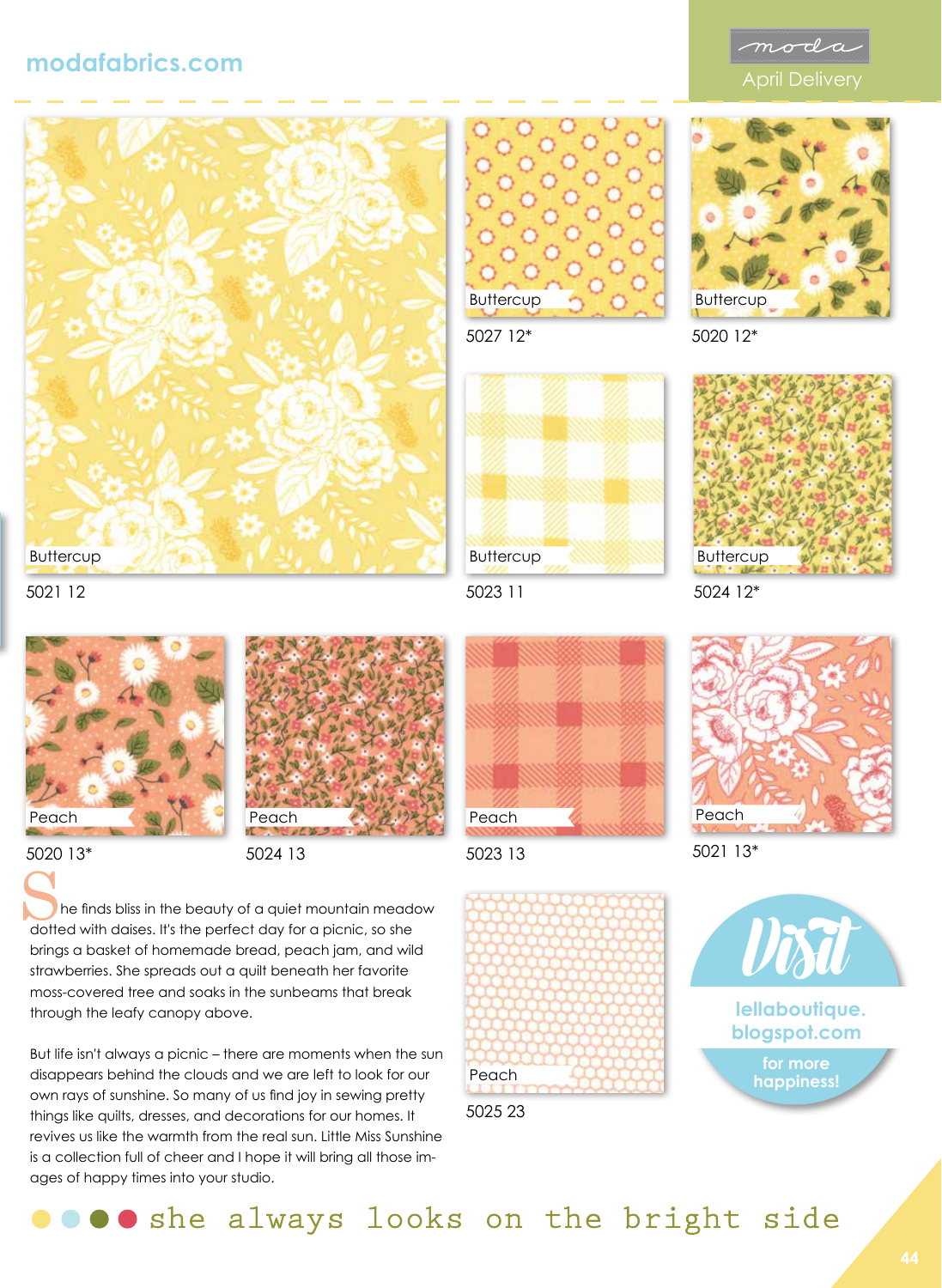

April Delivery









5025 11\*



5020 15\*



5026 11



5024 16\*



5022 15



5021 16\*



5022 16\*



5026 25



5027 16



5023 16\*



5027 15\*





**PBFHC**